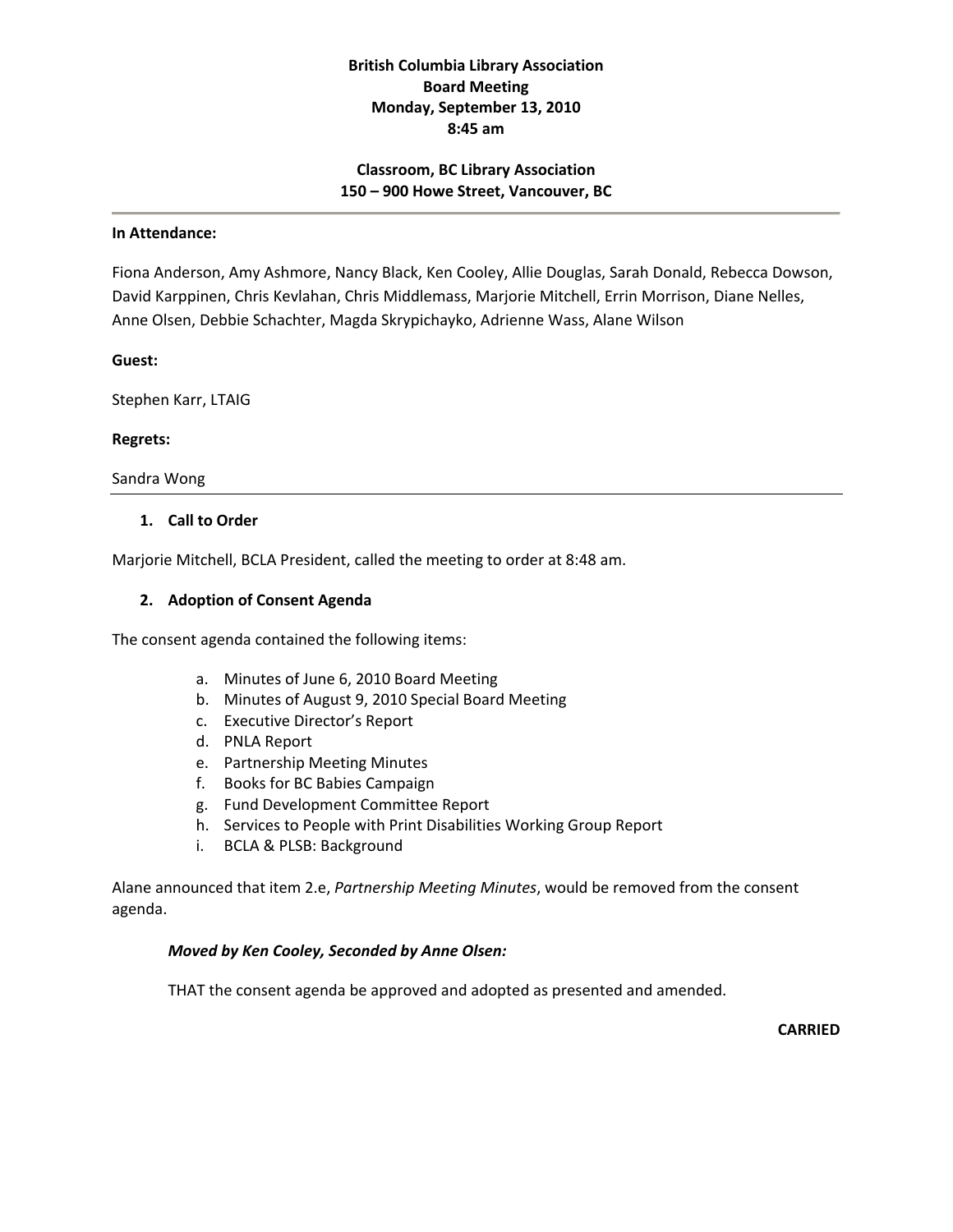### **3. Adoption of Regular Agenda**

Alane announced that a new item, *BCLA Signing Authority*, would be added to the regular agenda as item 5.d.

### *Moved by Chris Middlemass, Seconded by Chris Kevlahan:*

THAT the regular agenda be approved as presented and amended.

## **CARRIED**

## **4. Business Arising**

## *a. Task Force on Strategic Sustainability*

Marjorie Mitchell reported on the work conducted by the task force on strategic sustainability. Material had been reviewed over the summer and the members met via teleconference in the last week. Communication will take place with the membership and broader community and the fund development will be asked to determine whether separate bodies for administration and advocacy might be necessary to comply with Canada Revenue Agency rules.

## *b. Web Presence Committee Report*

Board members Dianne Nelles and Adrienne Wass have met to discuss BCLA's online presence with a view toward making improvements. Board discussion focused on whether to hire a professional experience student or a co‐op student to work on any or all of the project phases. The former would be a student engaged in credit‐based activity toward MLIS degree completion at SLAIS, while the latter would require funding to pay the student. It was agreed to engage a professional experience student and constitute a working group to consider the matter further, including the drafting of a job description for the student work. It was also agreed that the working group may consist of members external to BCLA and its membership. At the November 22 meeting, the working group will report back on a timeframe for its work and the delivery of recommendations.

## *Moved by Debbie Schachter, Seconded by Ken Cooley:*

THAT BCLA enter into discussions with SLAIS to hire a Professional Experience student to work on the BCLA online presence.

**CARRIED**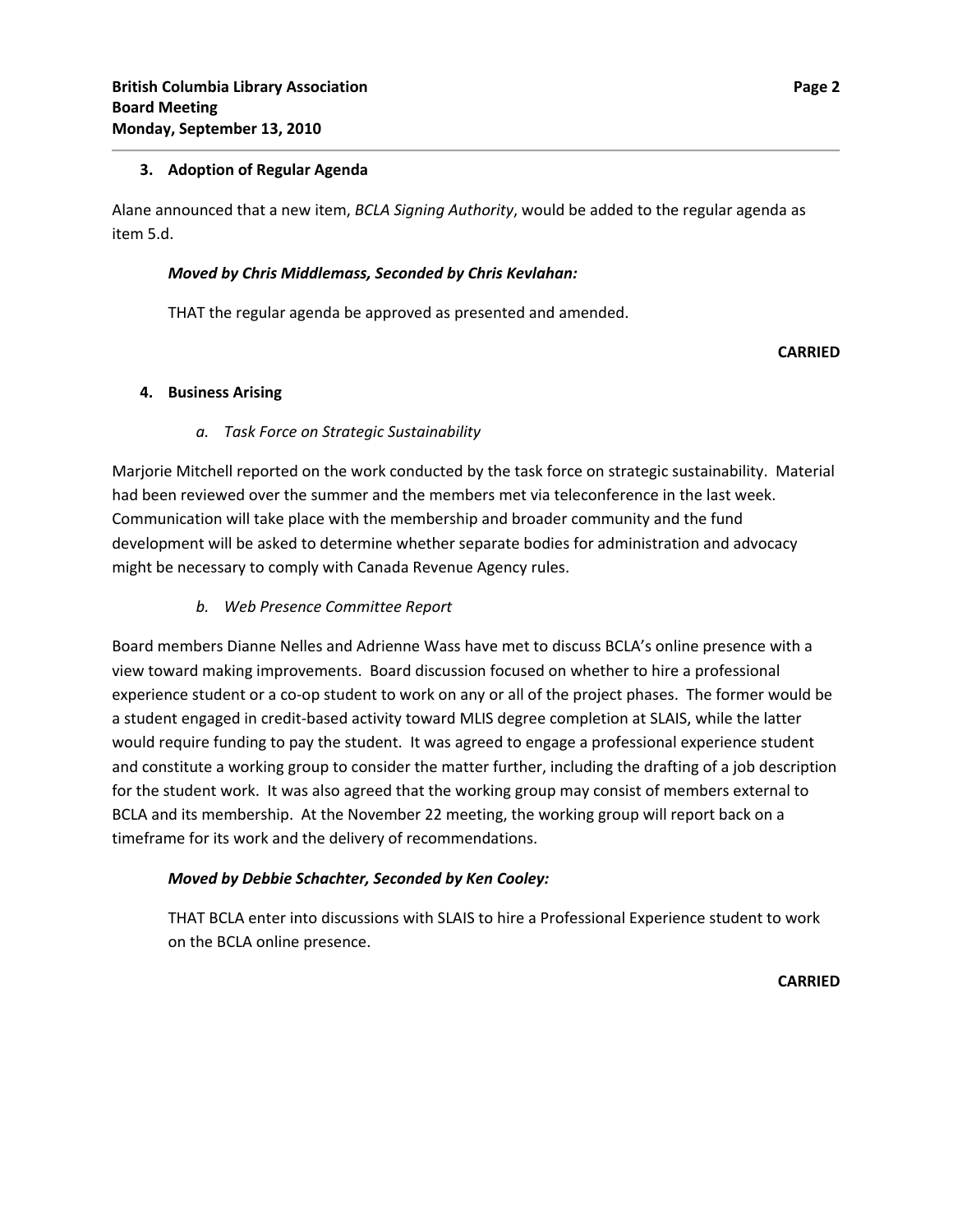## *c. Member Rates for PNLA Attendees to BCLC*

As a founding member of the Pacific Northwest Library Association (PNLA) and to support it commitment to the organizaiton, BCLA is being asked to allow PNLA members to register for the annual BCLA conference at member rates.

# *Moved by Adrienne Wass, Seconded by Anne Olsen:*

THAT for the 2011 BCLC conference, BCLA offer PNLA members the BCLA member rate to register and attend the BCLC conference.

### **CARRIED**

## *d. Finance Committee Report*

Chris Middlemass provided the report, which includes budget figures to June 30, 2010, the first six months of the fiscal year. Overall revenues and expenditures are tracking according to plan, although some conference items have not been finalized. Planning for the next budget will begin in October. Items that may impact the next budget include the transfer of database funding to the BC Libraries Cooperative, the increase in membership dues and the specifics of PLSB funding. Chris also noted that the staffing changes involved in hiring Errin Morrison and maintaining Alane Wilson as conference director have no impact on the budget.

## *Moved by Chris Middlemass, Seconded by Adrienne Wass:*

THAT the Finance Committee report be accepted as presented.

## **CARRIED**

## **5. New Business**

## *a. LTAIG Mentoring Program*

Stephen Karr attended the meeting to speak to this item on behalf of LTAIG, the Library Technicians and Assistants Interest Group. LTAIG reactivated its mentoring program and the first intake took place in May. The Board was asked to sanction the mentoring program and make it available to the entire association. It was noted that the mentoring program at UBC SLAIS would not continue this year. It was decided to refer the mentoring program item to the Continuing Education Committee for further consideration.

# *Moved by Diane Nelles, Seconded by Chris Middlemass:*

THAT the Board sanction the current LTAIG mentoring program as it currently exists.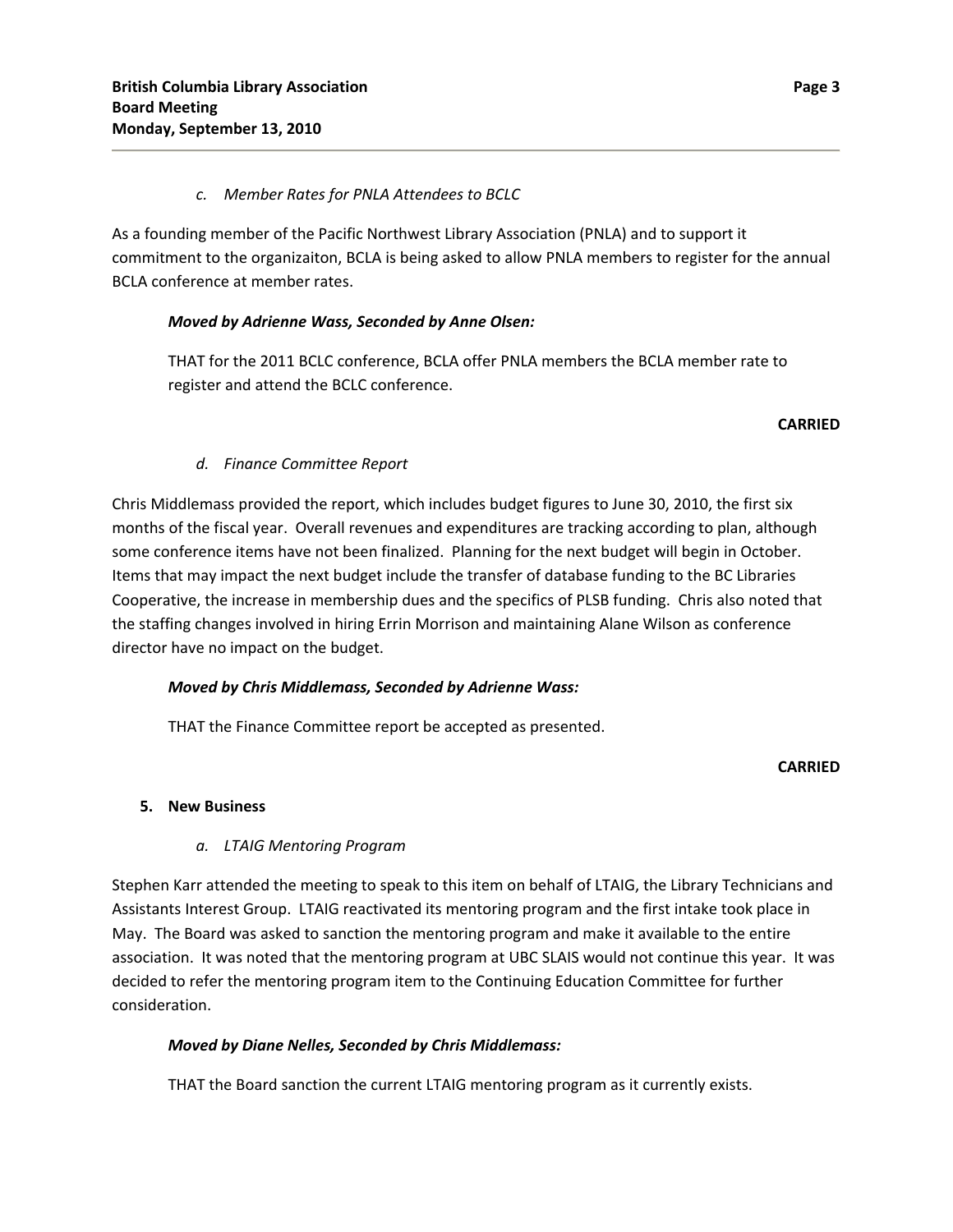## *Moved by Chris Kevlahan, Seconded by Anne Olsen:*

THAT the BCLA Continuing Education Committee develop a proposal for the expansion of the LTAIG mentoring program to the broader BCLA membership.

# *b. Draft BCLA Sponsorship Policy*

Debbie Schachter spoke to this item. The policy is intended to define criteria under which sponsorships for the activities of BCLA may be accepted or declined. The Executive Director would have authority to consider sponsorships in amounts less than \$5,000, while all higher amounts would go to the Board for approval. In discussion it was agreed to specify that the sponsorships are for all circumstances outside the conference sponsorships, which would be continue to be determined by the Executive Director. In addition, Ken and Errin would both work to review the conflict of interest policy, which will come to the next Board meeting for discussion.

# *Moved by Adrienne Wass, Seconded by Christopher Kevlahan:*

THAT the Board endorse the draft BCLA sponsorship policy as amended.

The Board thanked Christina de Castell and the Fund Development Committee for their work on this item.

## *c. BCLA Submission – Select Standing Committee on Finance*

The public consultation to next year's budget process is open until October 15. Alane and Errin will draft a submission, which will be shared with the Board before it is submitted through the President.

# *d. BCLA Signing Authority*

# *Moved by Chris Middlemass, Seconded by Debbie Schachter:*

THAT Errin Morrison be made an authorized signatory, as Executive Director of BCLA, effective October 1, 2010.

## **CARRIED**

## **6. Next meeting**

The next meeting will be held via teleconference on the morning of November 22.

## **7. Adjournment**

*Upon motion duly made and seconded:*